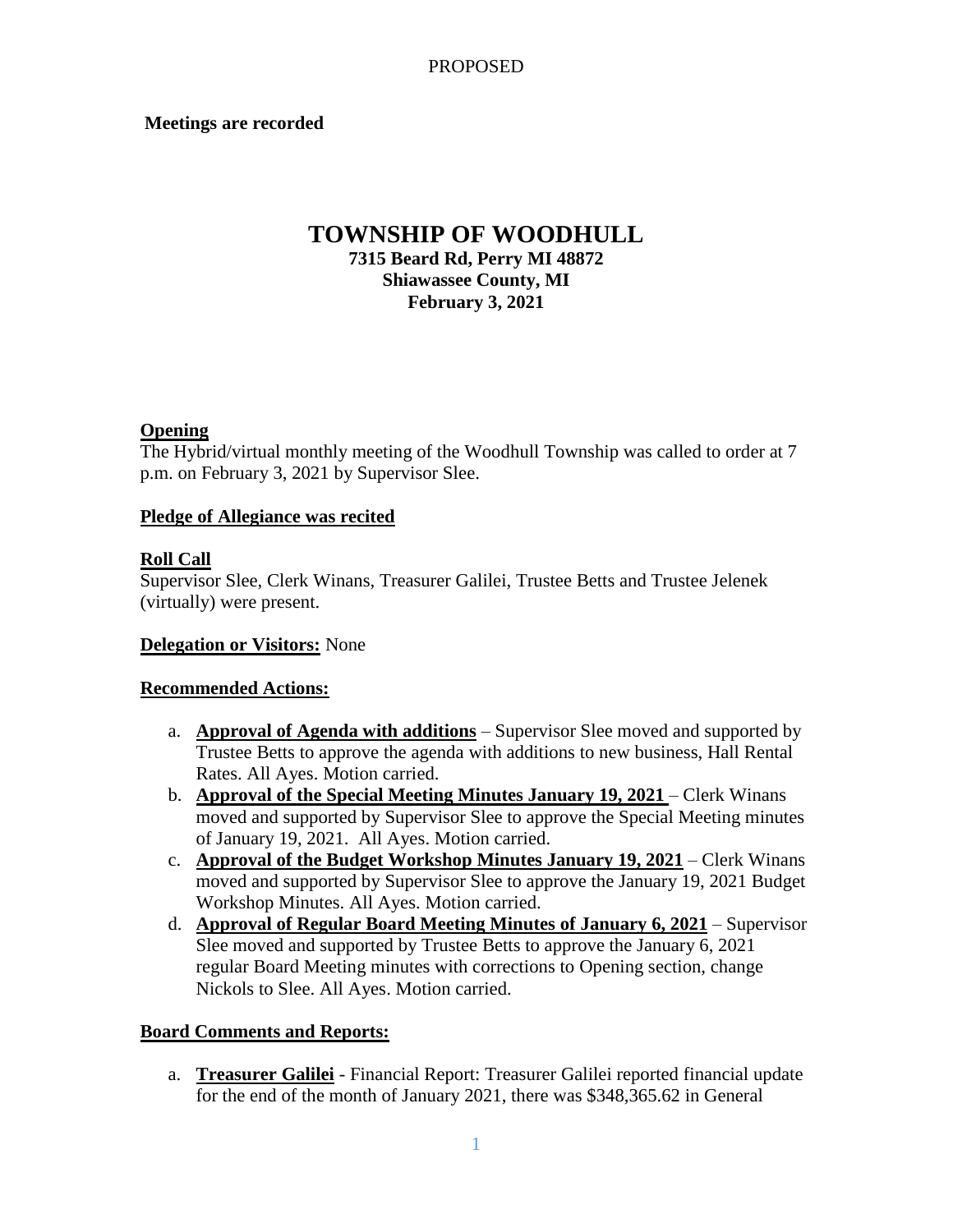# PROPOSED

Savings, \$227,127.95 in General checking, \$910.81 in Specific Tax Account, \$2,286.86 in Park Savings. \$73,217.78 in Cemetery Fund. 3 CD's totaling \$221,086.57. Subject to audit.

- b. **Clerk Winans** Clerk Winans brought forward the need to have BS&A fix a budget line item for Election Salaries with the reimbursement amount from August 2020. Budget worksheets are ready for upcoming budget year. Direct Deposit should be completed with bank for next payroll period. Update on the State Treasury bill/reporting issue.
- c. **Supervisor Slee** Supervisor Slee reported the Drain Commission Meeting met about the Looking Glass River. Next portion should be completed 2021 with the project finished in early 2022. Expect an assessment for the completion cost maybe October. Board of Review Organization meeting is set for March 2, 2021 at 9:00AM. Board of Review meeting with the public set for March 8, 2021 1- 4PM and 6-9PM and March 11, 2021 9AM-3PM.

# **Committee Reports:**

**Fire & Ambulance:** Rick Betts reported for the month of December 2020. Woodhull TWP 31 fire calls, 32 Ambulance calls. Total LSW Fire runs for the 2020 year was 623. Total Ambulance runs 427.

**Planning Commission:** Betts updated board on a consideration of new chairperson member. The current board will stay in place for the remaining terms of each. The P.C. voted to discontinue zoning appeals

**Park Commission:** Presented by Cathy Provines. The newly appointed board is working on creating a mission statement. Putting in place a doggy clean up station and awaiting new trash cans with lids.

**Public Comments:** Call to Public was opened at 7:57 p.m.; closed at 8:09 p.m.

# **Decision Items:**

a. **Bills:** Clerk Winans reported.

The payroll for the month of February totaled \$10,619.17 using check #'s 27366 thru 27387. The February bills in the amount of 15,476.05 using checks #'s 27389 thru 27399 and 3 auto pay bills.

Trustee Betts moved and Supervisor Slee supported to pay the February bills as presented. Roll call vote was taken. Galilei, yes; Slee, yes; Betts, yes; Jelenek, yes; Winans, yes; Motion carried.

# b. **Recommendation for Budnick land variance:** Clerk Winans moved and supported by Supervisor Slee to approve recommendation of the Budnick Land Variance. All Ayes. Motion carried.

## c. **Recommendation for Planning Commission Appointment:**

### Tabled till March to look over two recommendations for Planning Commission member appointment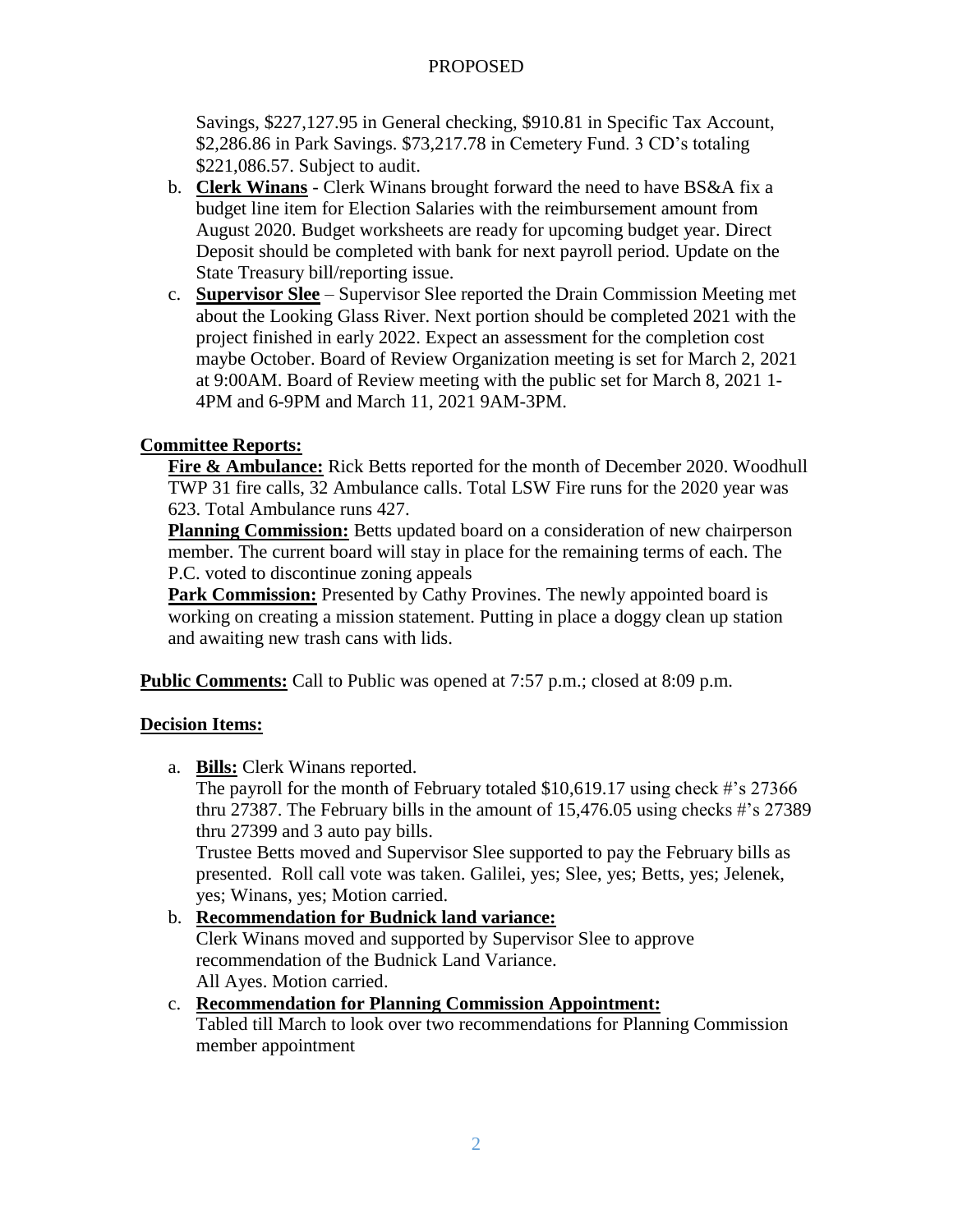# PROPOSED

d. **Resolution to Establish FOIA Reporting Procedure:** Clerk Winans moved and Trustee Jelenek supported to approve the Resolution to Establish FOIA Reporting Procedure.

Roll call vote was taken. Slee, yes; Betts, yes; Jelenek, yes; Winans, yes; Galilei, yes. Motion carried.

- e. **Resolution Procedure for Salaries:** Cancelled
- f. **Resolution for the Administration of Township Meeting Minutes:** Clerk Winans moved and Trustee Jelenek supported to approve the Resolution for the Administration of Township Meeting Minutes. Roll call taken: Galilei, yes; Winans, yes; Jelenek, yes; Betts, yes; Slee, yes. Motion carried.
- g. **Resolution to Establish Meeting Agenda Format:** Trustee Jelenek moved and Clerk Winans supported to approve the Resolution to Establish Meeting Agenda Format.

Slee, yes; Betts, yes; Jelenek, yes; Winans, yes; Galilei, yes. Motion carried.

- h. **Set salaries of Township Officials, separate resolution per official:** Tabled to set special meeting for budget workshop and set salaries.
- i. **Set Budget Workshop and Annual Budget Meeting/Hearing dates:** Clerk Winans moved and Supervisor Slee supported to approve the Special Budget Workshop and Setting of Salaries will be March 15, 2021 at 10AM. All Ayes. Motion Carried. Clerk Winans moved and Trustee Jelenek supported to approve the Budget Hearing for March 25, 2021 at 10AM. All Ayes. Motion carried.
- j. **Budget Transfer for Auditor Account:** Trustee Betts moved and Supervisor Slee supported to do a budget transfer of \$1500.00 from General Account to Auditor account 101-223-813. Roll call taken. Betts, yes; Galilei, yes; Slee, yes; Jelenek, yes; Winans, yes. Motion carried.

**Old Business:** None

**New Business**: Hall rental rates tabled till March meeting.

**Public Comments:** Call to public was opened at 9:20 p.m.; closed at 9:23 p.m.

**Adjournment:** Trustee Jelenek moved and supported by Supervisor Slee to adjourn. Meeting adjourned at 9:23 p.m.

Sandy Winans, Clerk